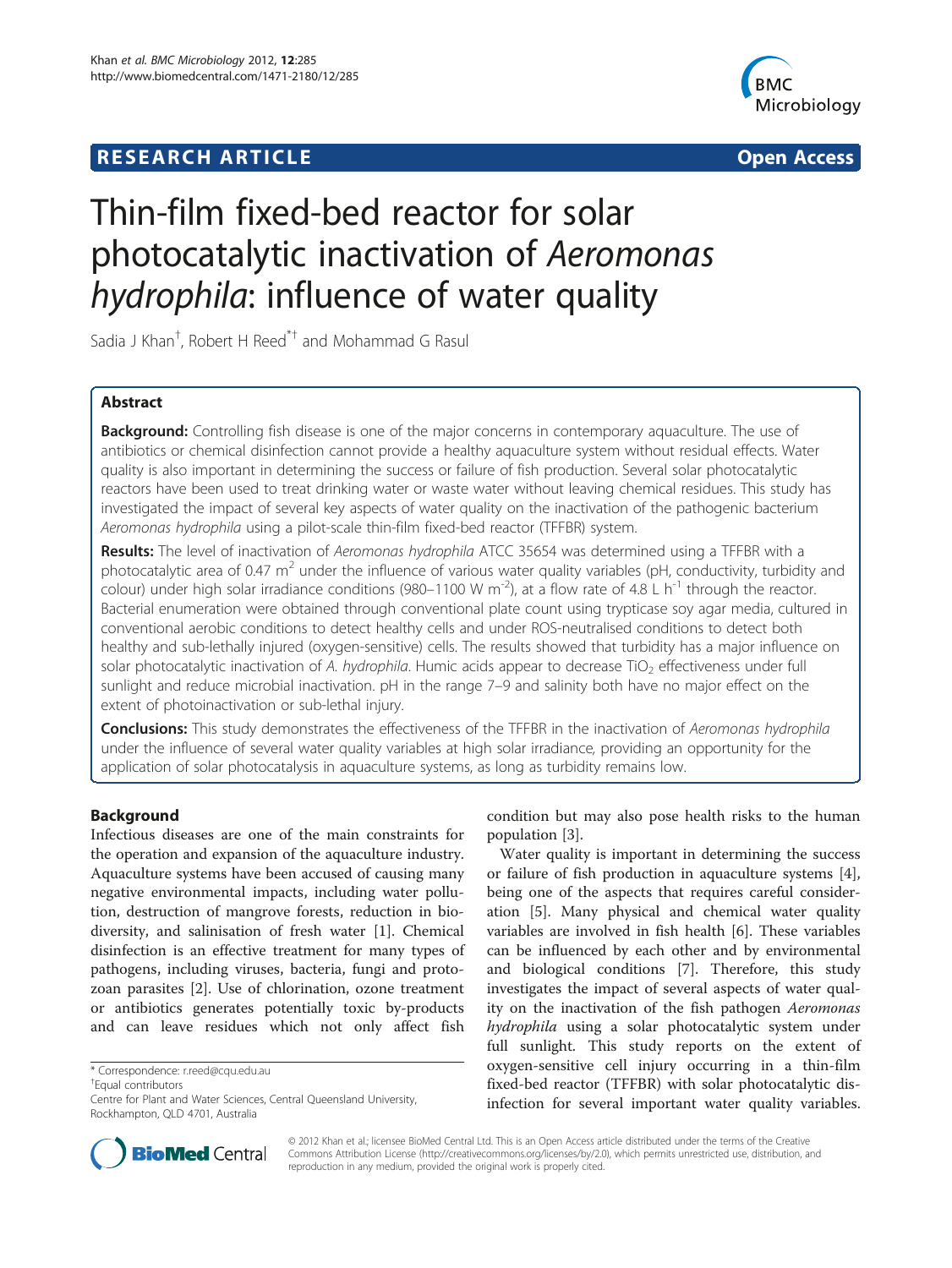This study also investigates and compares the levels of inactivation of A. hydrophila in filtered and unfiltered aquaculture pond water, to compare results using synthesised and natural waters.

To assess the viability of bacteria during solar disinfection, the conventional approach is to enumerate samples using plate counts on a suitable agar-based growth medium after exposure to sunlight using standard aerobic conditions (e.g. 24 h incubation at a suitable temperature). However, previous studies have demonstrated that ROS, derived mainly from aerobic respiration during the enumeration process, may inactivate sub lethally damaged bacteria and prevent their growth and enumeration under conventional aerobic incubation [[8\]](#page-11-0). Tandon et al. also demonstrated that due to oxygen sensitivity, the enumeration of *Enterococcus faecalis* on selective media under aerobic condition is not sufficient to count injured bacteria [\[9](#page-11-0)]. Two main reasons for oxidative stress during enumeration are: (a) The presence of reactive components in the growth media which occurs either due to oxidation of nutrients during autoclaving or due to photo-oxidation of growth media components after autoclaving. (b) The cellular respiratory process of the growing bacteria on exposure to light. Due to cellular respiration "cell destruction" or "cell suicide" can occur in sub-lethally injured bacteria as their protective mechanism against oxidative stress are damaged and they are incapable of coping with the oxidative burst when they are rapidly growing on nutrient rich medium [\[10\]](#page-11-0). Such cells cannot be counted under standard aerobic conditions, but can be cultured under conditions where reactive oxygen species are neutralised (ROS-neutralised conditions), e.g., in growth medium supplemented with the peroxide scavenger sodium pyruvate and incubated under anaerobic conditions to prevent cellular respiration [\[8,11](#page-11-0)]. The significance of this was shown in our recent study using a solar photocatalytic reactor under different flow rates with low sunlight and high flow rates showing substantial sub-lethal injury of A. hydrophila [[12](#page-11-0)].

pH is a major variable in aquaculture systems; it influences the survival and growth of fish in culture and affects the physiological condition of the end product [[13\]](#page-11-0). Lower pH generally decreases the survival and reproductive maturity of fish, while high pH can cause toxic ammonia imbalance within an aquaculture system [[6\]](#page-11-0). The acceptable pH range for water used in aquaculture production is typically from 6.5 to 9 [\[14\]](#page-11-0). In solar photocatalysis, pH is also one of the main variables affecting the process. At higher pH levels,  $TiO<sub>2</sub>$  surfaces are negatively charged and repulse anionic compounds in water [[15\]](#page-11-0). In contrast, at low pH the density of positively charged catalyst increases which can then form an electrostatic link with the negatively charged surfaces of

bacteria, resulting in a higher rate of microbial photodisinfection [\[16](#page-11-0)]. Herrera Melian and his co-workers showed higher bacterial inactivation at pH 5 than at pH 7.8 which is consistent with such proposals [\[17](#page-11-0)]. However, Rincon and Pulgarin did not find any differences in bacterial inactivation at pH 4–9 [[18](#page-11-0)]. Consequently, this research investigated microbial inactivation at pH levels of 5, 7 and 9 using the TFFBR system, thereby covering the typical pH range of aquaculture systems [\[14\]](#page-11-0).

The salinity of aquaculture pond water is an influential factor for fish survival and growth [[13\]](#page-11-0). Selven and Philip stated that salinity can cause negative effects in aquaculture species, linked to the growth and production of toxins by pathogens [\[19](#page-11-0)]. They showed that salinity variation increased the virulence characteristics of Vibrio harveyi in aquaculture systems, reducing the immune response in the shrimp hosts and causing heavy mortality. Wang and Chen showed that 2.5% NaCl significantly increased the growth rate of Photobacterium spp. and that addition of the same amount of NaCl to the growth medium (Tripticase soy broth) also increased the virulence of this pathogen towards shrimps [\[20](#page-11-0)]. Seawater has a typical salinity of 3.5% [\[21](#page-11-0)]. Therefore, this study investigates the effect of salinity (with and without NaCl and sea salt at 3.5%) on the photocatalytic inactivation of A.hydrophila through the TFFBR system.

Imbalance in an aquaculture pond ecosystems can change the water transparency, due to additional suspended solids [[22\]](#page-11-0). Turbidity refers to the indicator of cloudiness of a water sample due to the presence of suspended materials in the water that affect light transmission [[23](#page-11-0)]; this can adversely affect fish health. Clays are one of the most common suspended materials present in aquatic systems [[24\]](#page-11-0). Reduced phytoplankton production and increased growth of heterotrophic bacteria in aquatic systems have often been attributed to high clay turbidity levels and low light transmission levels [\[24,25](#page-11-0)]. In relation to solar disinfection, highly turbid water samples at 300 Nephelometric Turbidity Units (NTU), showed reduced microbial inactivation compared to less turbid or non-turbid samples, which may be due to shielding of microbes from sunlight by suspended materials [\[26](#page-11-0)]. In batch system solar disinfection, Joyce et al. found that, less than 1% of the total solar UV light would reach a depth of 2 cm in water with a turbidity of 200 NTU [[27\]](#page-11-0). Therefore, EAWAG, the Swiss Federal Institute of Aquatic Sciences and Technology, recommended that water for solar disinfection batch systems need to be not more than 10 cm in depth and a turbidity level of not more than 30 NTU [[28](#page-11-0)]. Rincon and Pulgarin observed that water turbidity negatively affected the photocatalytic inactivation of microbes and resulted in bacterial re-growth, supported by nutrients associated with the suspended particles [\[29](#page-11-0)]. They also stated that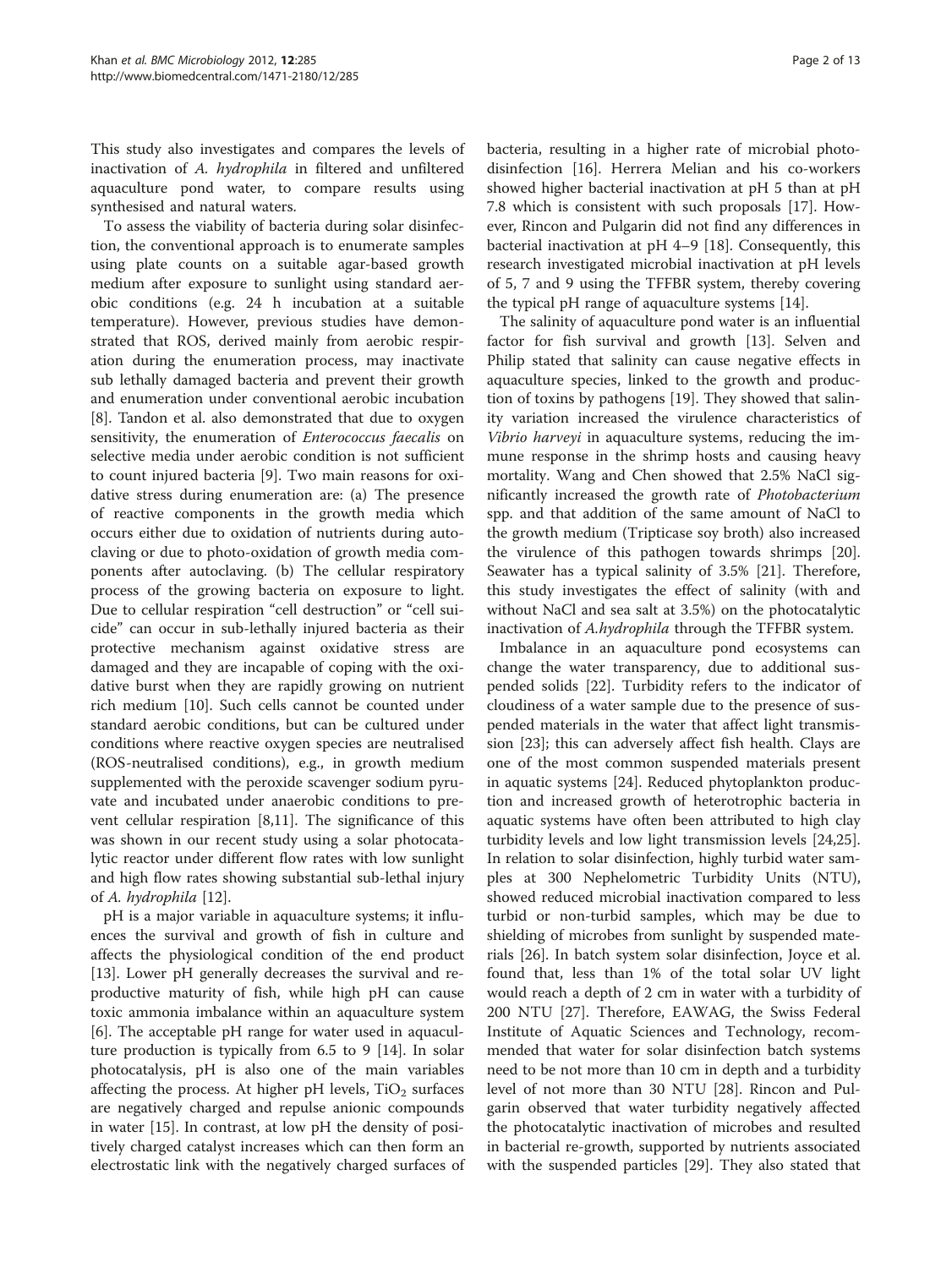suspended particles absorb heat from sunlight and warm the water. Warmer water holds less oxygen and consequently affects microbial respiration and photocatalysis. Suspended particles also reduce light penetration capacity by their scattering effect. One recent research study used a batch sequential CPC reactor to eliminate water pathogens, with reduced exposure time and minimal user input compared to other systemsn [[30\]](#page-11-0). However, most of the previous studies of turbidity in solar disinfection have been in batch reactors with  $TiO<sub>2</sub>$  suspensions, rather than immobilized systems. Another recent investigation has developed a CFD (computational fluid dynamics) model for water disinfection through a CPC pilot-plant reactor [[31\]](#page-11-0). However, no laboratory experiments were evaluated in that study to evaluate its practical efficiency. In contrast to batch reactors and CPC reactor systems, the TFFBR system evaluated in the present study is a single-pass system. The reaction on the surface of the TFFBR reactor is different, as water is not in a static condition. Therefore, this study reports for the first time the use of a single-pass flow-through TFFBR system to investigate the elimination of an aquaculture pathogen from water of different turbidities.

Suspended particles are not the only obstacle to light penetration; dissolved coloured materials also absorb sunlight of different wavelengths [\[32](#page-11-0)]. Natural organic matter is present in all surface water; humic acids are major component in natural waters which are brown in colour [\[28](#page-11-0)]. Humic acids are generally present in most surface waters at levels of up to 10 mg  $L^{-1}$  [[33\]](#page-11-0). These substances may act as photosensitisers under the influence of solar radiation [\[34,35](#page-11-0)]. This can cause oxidative damage to the cell membrane [[36\]](#page-11-0) and also may influ-ence solar photocatalytic degradation via TiO<sub>2</sub> [[37\]](#page-11-0). Doll and Frimmel showed a reduction in photocatalytic degradation of several chemicals (carbamazepine, clofibric acids and iomeprol) with 2 commercially available  $TiO<sub>2</sub>$ preparations, in the presence of humic acids, with these substances competing for active sites and causing surface deactivation of the catalyst by adsorption [\[38\]](#page-11-0). In contrast, humic acids can also negatively affect solar disinfection by absorbing the radiation that passes through the water and this can decrease solar UV transmission [[28\]](#page-11-0) and reduce cell inactivation [\[34,36,37,39](#page-11-0)]. As humic acids have an attraction towards aqueous metal cations, they may be able to interact with microbial surfaces and protect them from solar UV disinfection [[33\]](#page-11-0). Therefore, this study has investigated the use of the TFFBR system to disinfect aquaculture bacteria from water samples containing added humic acids.

Temperature and dissolved oxygen (DO) levels are two important variables in aquatic systems which also influence microbial solar disinfection [\[29,34,40\]](#page-11-0). However, in this study, the TFFBR is an open system where the temperature of the thin layer of the water cannot be readily controlled and will rapidly change during passage across the reactor plate in full sunlight. During the experiments, the ambient temperature of that day was noted and the reservoir water temperature was maintained. As experiments were performed through a 2 year time period in different seasons, further control of water temperature was not considered. Similarly, water samples used in this research were fully oxygenated due to a combination of (i) mixing [flow/agitation] and (ii) the thinness of the film of water across the photoreactor, at <0.3 mm. Photo-oxidation happens on the TFFBR reactor plate and while residual reactive oxygen species are present in the treated water, they are extremely short-lived with half-lives measured in milliseconds. Therefore, DO levels have not been considered further in this study.

## Methods

#### Reactor

A pilot-scale solar photocatalytic thin-film fixed-bed reactor (TFFBR) system has been developed (Figure [1](#page-3-0)) and detailed by Khan et al. [[12\]](#page-11-0). The overall experiment was set-up as a single-pass flow-through experiment. The reactor angle was maintained at 20° to the horizontal and was kept as North-facing throughout the experiments to provide the best possible effect from natural sunlight, as reported in earlier studies [\[41](#page-11-0)]. The solar irradiance was measured in  $W/m^2$  using a Pyranometer (model SP1110, Skye instruments, UK) at the same angle as that of the reactor, giving readings during all experiments (full sunlight conditions) within the range 980-1100 W/m<sup>2</sup>. The illuminated surface area was 1.17 m in depth and 0.4 m in width  $(0.47 \text{ m}^2)$  and the irradiated volume was 200 mL with a residence time of 2.5 min at a flow rate of 4.8 L  $h^{-1}$  as in previous experiments [[12\]](#page-11-0). The flow rate was 4.8 L  $h^{-1}$ . The density of the TiO<sub>2</sub> photocatalyst was 20.50 g  $m^{-2}$  and the photocatalyst layer was not covered during the experiments.

#### Sources of water

Experiments on water quality variables were performed using autoclaved reverse osmosis (RO) treated water. Pond water experiments were performed by collecting aquaculture pond water from the Central Queensland University aquaculture pond system. To compare the pond water results sterile natural spring water (Satur8 Pty, Ltd, Australia) was also inoculated with A. hydrophila and investigated using the TFFBR system under similar experimental conditions.

For one set of experiments, pond water was filtered through 0.45 μm nitrocellulose Millipore filter paper (millipore coporation, Bellerica, MA, 01821) by a vacuum pressure mediated filter apparatus (Nalgene<sup>R</sup>,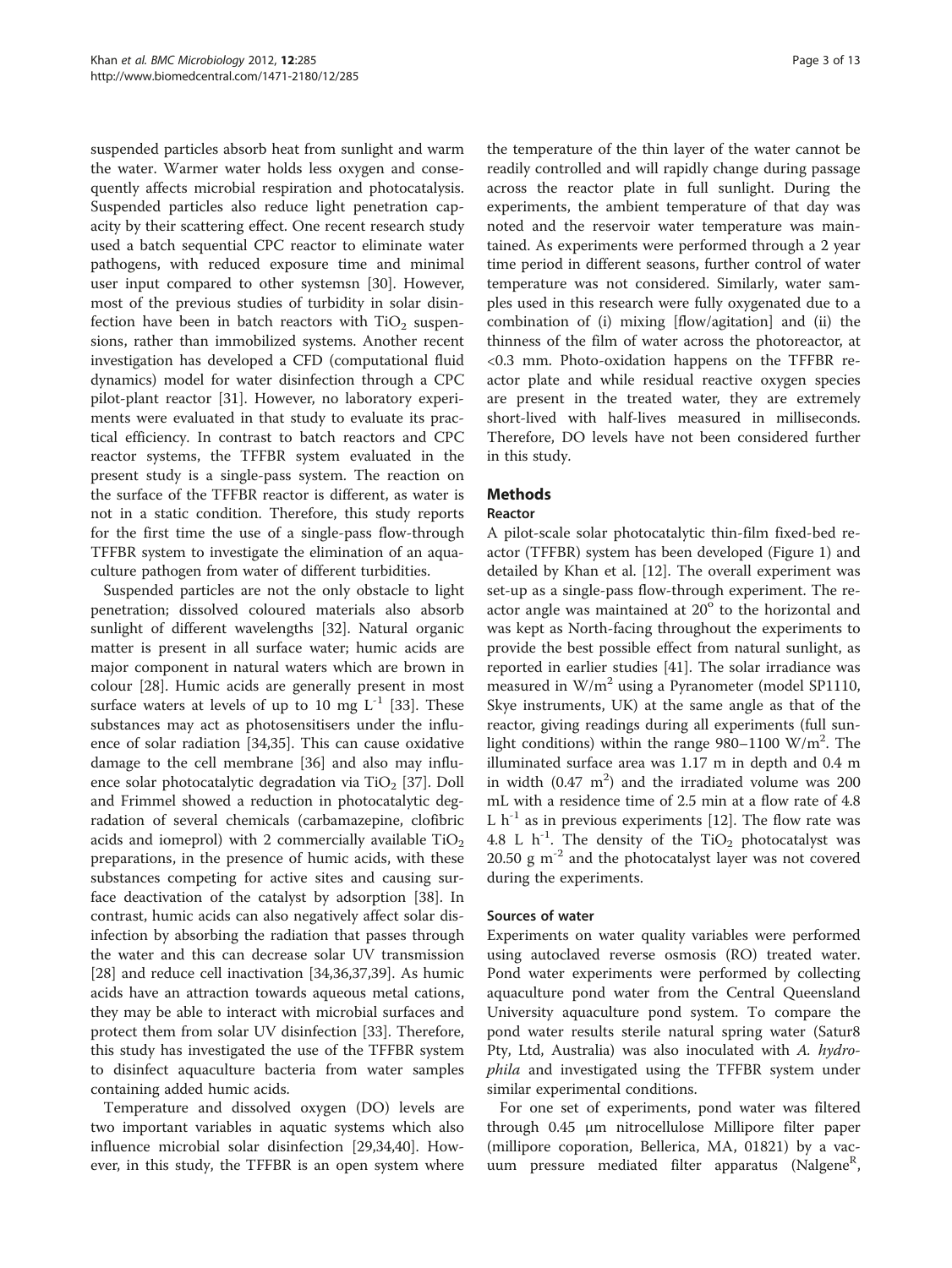<span id="page-3-0"></span>

Thermo-Fisher Scientific Pty, Ltd, Australia). Then the filtered pond water was autoclaved again before use. In another set of experiments, pond water was not filtered, only autoclaved.

#### Bacterial culture and experimental procedure

Aeromonas hydrophila ATCC 35654 was purchased from Oxoid, Australia. This was maintained by repeated subculture on trypticase soy agar (TSA) (Oxoid, Australia) at 25°C. Culture maintenance, experimental set up, and experimental procedure were as described previously [\[12](#page-11-0)]. For lab enumeration, each sample was processed by serial decimal dilution to cover the range  $10^0$ - $10^{-2}$ . Then three aliquots of 20 μL of each dilution were plated by the droplet spread plate technique [[9\]](#page-11-0) on TSA with or without 0.05% w/v sodium pyruvate and incubated at 25°C for 48 h. Plates without sodium pyruvate were incubated in a conventional aerobic incubator (Cotherm, Biocell 1000, Thermo Fisher Scientific Ltd. Australia), to provide counts of healthy bacteria. Aerobic and RO-neutralised enumeration techniques were detailed in our earlier study [[12\]](#page-11-0). This study considered only one flow rate, 4.8 L  $h^{-1}$  and high solar irradiance conditions 980-1100 W  $m^{-2}$ , as previous studies demonstrated that this combination of low flow rate and high solar irradiance condition provided the most effective condition for microbial inactivation [\[12](#page-11-0)]. All experiments were repeated 3 times on 3 different days. For each experiment 3 different water samples were collected and enumerated every 10 min within a single 30 min period. Therefore on 3 different days, the sample size was  $3 \times 3 = 9$  distinct samples/counts. To provide a measure of the inactivation that occurred during solar photocatalysis, the logtransformed count of sunlight-treated water at each time point were subtracted from the log-transformed count of untreated water (dark control) to provide an overall value for log inactivation. All data shows are mean values across all experiments. The individual results for all 9 values have been used to calculate means and 95% confidence limits.

#### pH experiments

For these experiments, 3 sets of RO water samples were prepared and pH levels were adjusted using diluted NaOH and HCl to achieve pH conditions of 5, 7 and 9. Each day, 3 batches of experiments were performed with 3 different pH conditions under full sunlight at  $4.8 \,$  L h<sup>-1</sup> flow rate. To investigate the extent of pH levels for survival of A. hydrophila another experiment was performed in dark with the pH conditions of 5, 7 and 9. RO samples with pH levels 5, 7 and 9 were prepared with similar initial counts of A. hydrophila to those of photocatalytic experiments and these were then kept in darkness for 9 hours, with sampling at 0 min and 9 hour. Each sample was serially diluted and enumerated.

#### Salinity experiments

For these experiments, reverse osmosis (RO) treated water was used so that no additional salts would be present. Three sets of water samples were used for the salinity experiments. (1) RO water containing  $3.50\%$  w/v NaCl (2) RO water containing 3.50% w/v sea salt Sea salt (AnalaR, chemicals Ltd, BDH, UK) and (3) RO water with 0% added salt (control) were prepared and autoclaved before use. A conductivity meter (Thermo Orion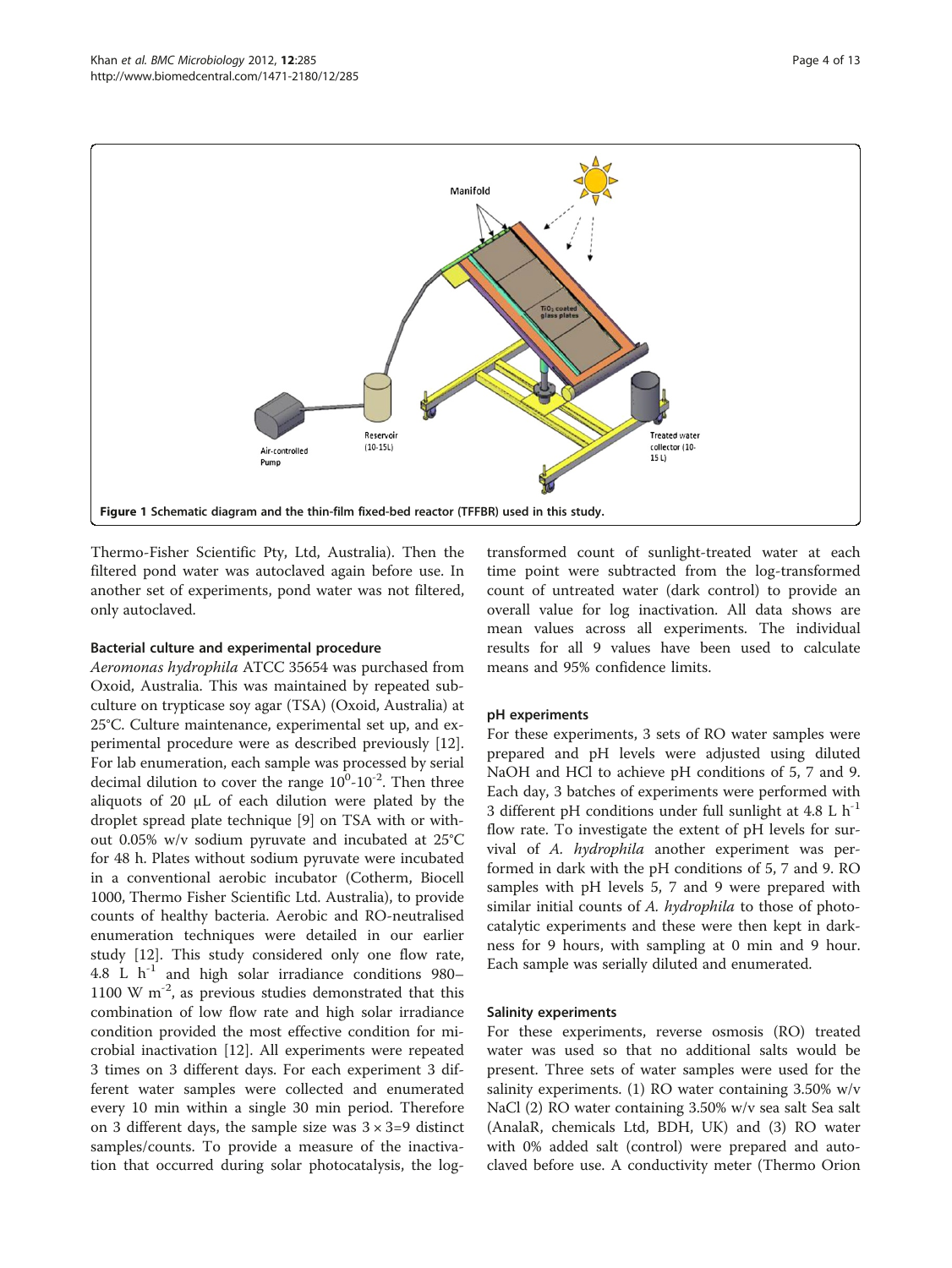<span id="page-4-0"></span>4 star, Thermo-fisher Pty. Ltd, Victoria, Australia) was used to measure saline conductivity in μS/cm.

#### Water turbidity experiments

A kaolin suspension was prepared according to Wilson and Andrew [[32](#page-11-0)]. Ten grams of kaolin powder (Thermo-Fisher Scientific, Australia) was added to 2 L of RO water, stirred for 1 h and kept overnight to settle. Then the supernatant containing any dissolved contaminants was discarded and the remaining portion was diluted into a 10 L volume of RO water. The turbidity measurement of the resulting suspension was 810 NTU. Different volumes of this kaolin suspension were taken and added to RO water to produce water with turbidity of 0, 23, 58 and 108 NTU, which were then autoclaved before use. Each day 4 sets of these different turbid waters were used to find the effect of different turbidity levels on inactivation of A. hydrophila. Experiments were repeated 3 times on 3 different days.

#### Humic acid experiments

In order to an prepare experimental solution of RO water with humic acid, a stock solution was prepared with a mixture of 500 mg of technical grade humic acid, sodium salt (Sigma-Aldrich, USA) and 50 mL ethanol (100%). As up to 10 mg  $L^{-1}$  humic acids are present in surface waters [\[33](#page-11-0)], the test concentration of humic acid required for each experiment was selected as 10 mg  $L^{-1}$ . Consequently, 6 mL of stock solution was added to 5994 mL of RO water for each experiment. For control experiments 6 mL of 100% ethanol was added to 5994 mL of RO water. Each water sample was autoclaved before use. Each experiment was repeated 3 times on 3 different days.

#### Aquaculture pond water experiments

Two sets of pond water (filtered and unfiltered) were used for experiments. For each pond water experiment, pH, salinity, and turbidity were measured, before and after each experiment were performed. In addition nine turbidity measurements in NTU were taken monthly from Dec, 2010- Oct 2011 to establish the effect of season on turbidity levels. Pond water experimental results were compared with equivalent experiments using spring water (Satur8 Pty Ltd, Australia). Autoclaving was the only practical option for sterilisation of aquaculture water, due to the high level of turbidity and suspended particulates, which meant that membrane filtration was not an option.

#### Results

#### Effect of pH

Figure 2 shows the effect of pH on average log inactivation of A.hydrophila ATCC 35654 at high solar irradiance (980–1100 W m<sup>-2</sup>) at a flow rate of 4.8 L h<sup>-1</sup>. The log inactivation represents the difference in log counts between inflow and outflow of the TFFBR system. pH 7.0 and 9.0 both showed a slightly higher average log inactivation than at pH 5.0 with an average log inactivation of approximately 1.2 at pH 7.0 and 9.0 where the average initial level of Aeromonas hydrophila was 5.1 Log CFU  $mL^{-1}$  and the average final count was 3.9 Log CFU mL $^{-1}$ . On the other hand, for pH 5 the average log inactivation was less, at 0.9, where the average initial

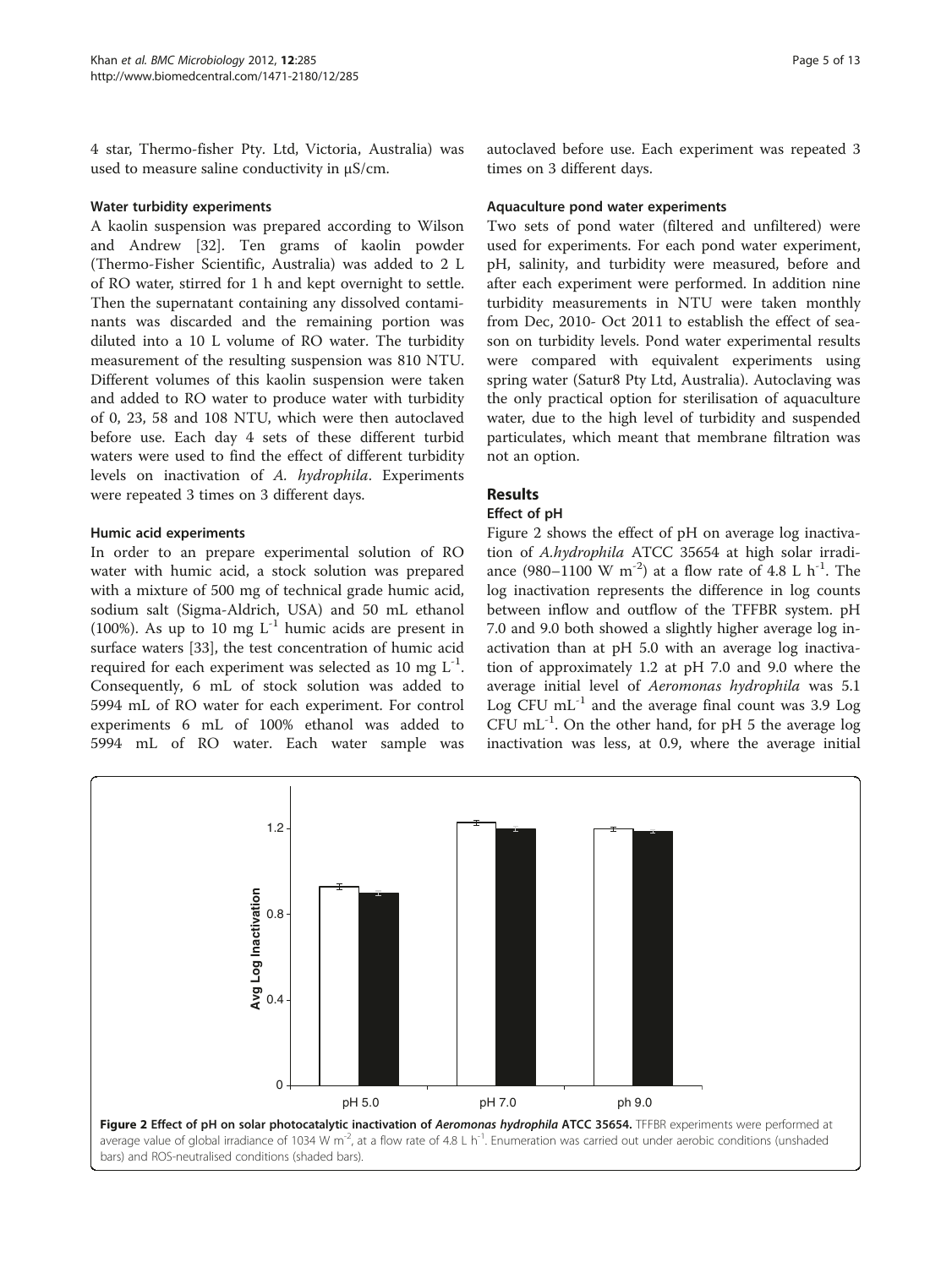<span id="page-5-0"></span>count was 4.9 Log CFU  $mL^{-1}$  and the final average counts was 4.0 Log CFU  $mL^{-1}$ . Overall, the results suggest only a small effect of pH on photoinactivation, irrespective of whether the sample was counted under aerobic or ROS-neutralised conditions.

However, all pH 5.0 experiments showed a reduced initial count prior to exposure to the TFFBR, even though the volume of the cultured bacteria inoculated into the water was the same in every pH experiment. Therefore, a question arose as to the reason of this difference.

In Figure 3, pH 7.0 and 9.0 showed similar initial counts of 5.1 log CFU mL $^{-1}$  for A. hydrophila in both aerobic and ROS-neutralised condition. But at pH 5 this initial count was log  $4.75$  log CFU mL<sup>-1</sup> under aerobic condition, where under ROS-neutralised condition it was higher, at 5.1 log CFU  $mL^{-1}$ . This points to some sub-lethal injury on exposure of this organism to water at pH 5.0. After 9 hr, pH 7.0 and 9.0 samples showed the average counts of bacteria remained at 5.1 log CFU mL<sup>-1</sup>, enumerated under both aerobic and ROS-neutralised conditions. However, for pH 5.0 it showed a large reduction in the counts compared to those at 0 min, at approximately 2.9 log CFU  $mL^{-1}$  in both aerobic and ROS-neutralised conditions. This demonstrates that storage of A. hydrophila at pH 5 causes a reduction in the count of bacteria and the similar counts under aerobic and ROS-neutralised conditions point to irreversible inactivation.

#### Effect of salinity

Figure [4](#page-6-0) shows the effect of different saline condition (3.50% NaCl, 3.50% sea salt and 0.0% salt) on average inactivation of A. hydrophila ATCC 35654. All 3 conditions showed a similar degree of inactivation. Overall, it is clear that variation in salinity conditions with NaCl or sea-salt at 3.50% had no substantial effect on solar photocatalysis in the TFFBR at high sunlight and low flow rate conditions. In these experiments no sign of salt crystallisation was observed due to evaporation on the TFFBR plate.

#### Effect of turbidity

In order to investigate the effect of water of different turbidity, Figure [5](#page-6-0) was plotted to show the log inactivation counts against turbidity where the initial count was 5.1 log CFU  $mL^{-1}$ . It showed that with 0 NTU turbid water sample, 1.3 log inactivation was observed for both aerobic and ROS-neutralised conditions. The extent of inactivation gradually decreased with increasing levels of turbidity e.g. water samples with 23 NTU, 58 NTU and 108 NTU showed an average log inactivation of 1, 0.28 and 0.09, respectively under both aerobic and ROSneutralised conditions. Under high solar irradiance condition the data also show that inactivation was not accompanied by sub-lethal injury across this turbidity range. It is clear that less turbid water samples favour more microbial inactivation.

Linear regression trend lines were plotted with both sets of data obtained from the counts under aerobic and ROS-neutralised conditions. Both conditions predicted best fit lines with positive intercept close to 1.3 with similar regression coefficient values of 0.89 (Table [1](#page-7-0)). As the regression coffients are close to 1, they show a strong fit of the data to the linear trend line where microbial inactivation decreases as the water turbidity increases.

#### Effect of humic acid

Figure [6](#page-7-0) shows the log inactivation of A. hydrophila for water samples with or without humic acid at 10 mg  $L^{-1}$ through the TFFBR system. Water samples with humic acid showed almost 0. 4 log inactivation in both aerobic and ROS-neutralised condition. On the other hand

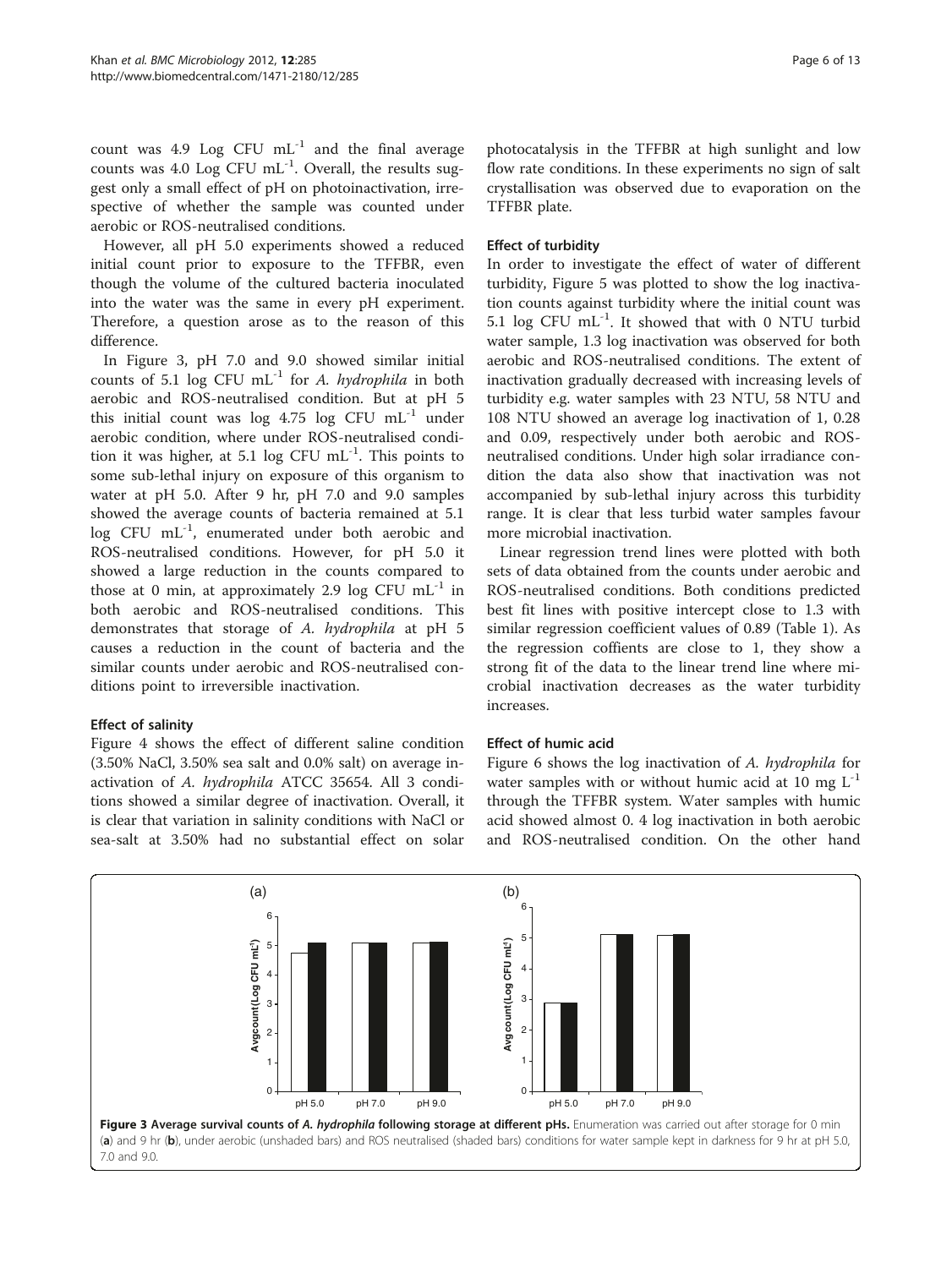<span id="page-6-0"></span>

water samples without humic acid showed almost 1.3 log inactivation in both conditions. This is close to a ten fold difference in the actual level of inactivation between these samples. Both water samples had initial counts of  $1.4 \times 10^5$  CFU mL<sup>-1</sup> whereas without humic acids this dropped to  $1.0 \times 10^4$  CFU mL<sup>-1</sup> after TFFBR while with humic acids this stayed high at  $5.0 \times 10^4$  CFU mL<sup>-1</sup> after TFFBR. Under full sunlight condition in the TFFBR, there was negligible cell injury observed, since similar counts were obtained under aerobic and ROSneutralised conditions. It is clear that a humic acid content of 10 mg  $L^{-1}$  has a major negative effect on solar photocatalysis at high sunlight and low flow rate conditions.

### Comparison of inactivation of A. hydrophila in pond water and spring water

Figure [7](#page-8-0) shows the differences in the inactivation levels of A. hydrophila inoculated into aquaculture pond waters (filtered and unfiltered) and spring water and then run across the TFFBR plate under high solar irradiance conditions. Filtered pond water and spring water showed a similar level of A. hydrophila inactivation within a range of 1.22 - 1.32 log inactivation under both aerobic and ROS-neutralised conditions, where the initial count was 5.1 log CFU  $mL^{-1}$ . On the other hand, with the same experimental conditions, unfiltered pond water showed a log inactivation of 0.2 under aerobic condition and  $0.15$  log CFU  $mL^{-1}$  under ROS-

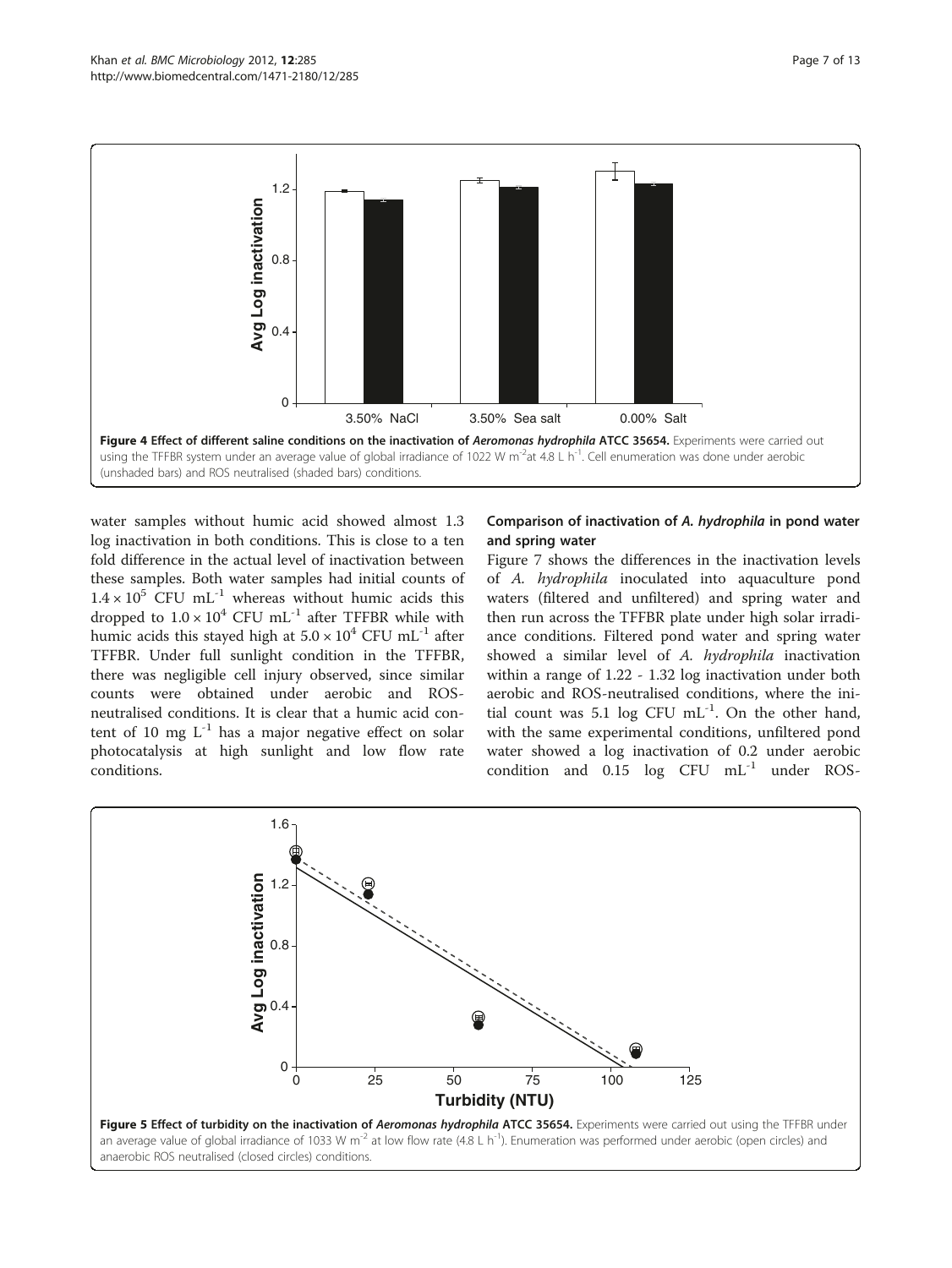<span id="page-7-0"></span>Table 1 Linear regression analysis for inactivation of A. hydrophila ATCC 35654 under different turbidity level from 0–108 NTU based on the data shown in Figure [4](#page-6-0)

| <b>Enumeration condition</b> | Linear regression equation | $R2$ values |  |
|------------------------------|----------------------------|-------------|--|
| Aerobic                      | $Y = -0.010X + 1.318$      | 0.89        |  |
| ROS-neutralised              | $Y = -0.012X + 1.380$      | O 89        |  |

neutralised condition. During the experiments, several water quality variables (pH, salinity conductivity and turbidity levels) were measured before and after treating the water samples through the TFFBR (Table [2\)](#page-8-0).

Table [2](#page-8-0) shows that there was no major change in pH levels during the experiments for each water sample. Salinity (conductivity) levels were slightly higher with the pond waters (filtered or un-filtered) once they had passed across the TFFBR. This is logical since, due to the high sunlight a small amount of evaporation will occur and salt concentration will increase. However, the extent of water evaporation was so small that no visible salt crystallisation was observed on the TFFBR plate itself. In the spring water sample, the conductivity level was 0 μS/cm in every experiment while in pond waters the values were within a range of 188–370 μS/cm, using either filtered or unfiltered pond water. However, it is worth mentioning that filtered pond water and spring water showed a similar range of log inactivation of 1.2, which is a ten-fold higher level of inactivation than that of the un-filtered pond water. Even though, there was more than 200 μS/cm difference in the salinity levels among the spring water and pond water, there was no significant difference in microbial inactivation observed between them. Such similar findings were also evident from Figure [4](#page-6-0), where variations in salinity using NaCl or

sea-salt caused no major effect on solar photocatalysis through the TFFBR system.

Figure [7](#page-8-0) showed a difference of almost 1 log inactivation between the filtered and un-filtered pond water. Since pH and salinity showed no major effect to support this difference in individual experiments (Figures [2](#page-4-0) and [4](#page-6-0)), it seems reasonable to propose that the other measured variable, turbidity, is likely to have a major role. From Table [2,](#page-8-0) every experiment with unfiltered pond water showed a turbidity level at or above 50, whereas the turbidity levels for spring water and filtered pond water were only 0 and 1–3, respectively. Experimental results from Figure [4](#page-6-0) also showed that highly turbid water samples have a negative effect on solar photocatalysis. So, it is logical that, the less turbid filtered pond water will result in greater microbial photocatalytic inactivation through the TFFBR system compared to unfiltered pond water of high turbidity and the degree of change in log inactivation resulting from filtration and consequent decrease in turbidity is consistent with the data shown in Figure [5.](#page-6-0)

The pond water experiments were performed during the winter season to avoid rain interruptions that happen frequently during summer season. Pond water turbidity levels vary due to various weather conditions in winter, summer and in rainy seasons. Therefore, the turbidity measure of unfiltered pond water was measured monthly, starting from Dec, 2010 to Oct 2011 and plotted in Figure [8.](#page-9-0)

In Central Queensland, spring and summer seasons (November, 2010 to March, 2011) are accompanied by heavy rainfall. Figure [8](#page-9-0) (b) shows the mean rainfall of each month from Dec, 2010 to Oct 2011. Figure [8](#page-9-0) (a) showed the turbidity levels of the pond water varied over

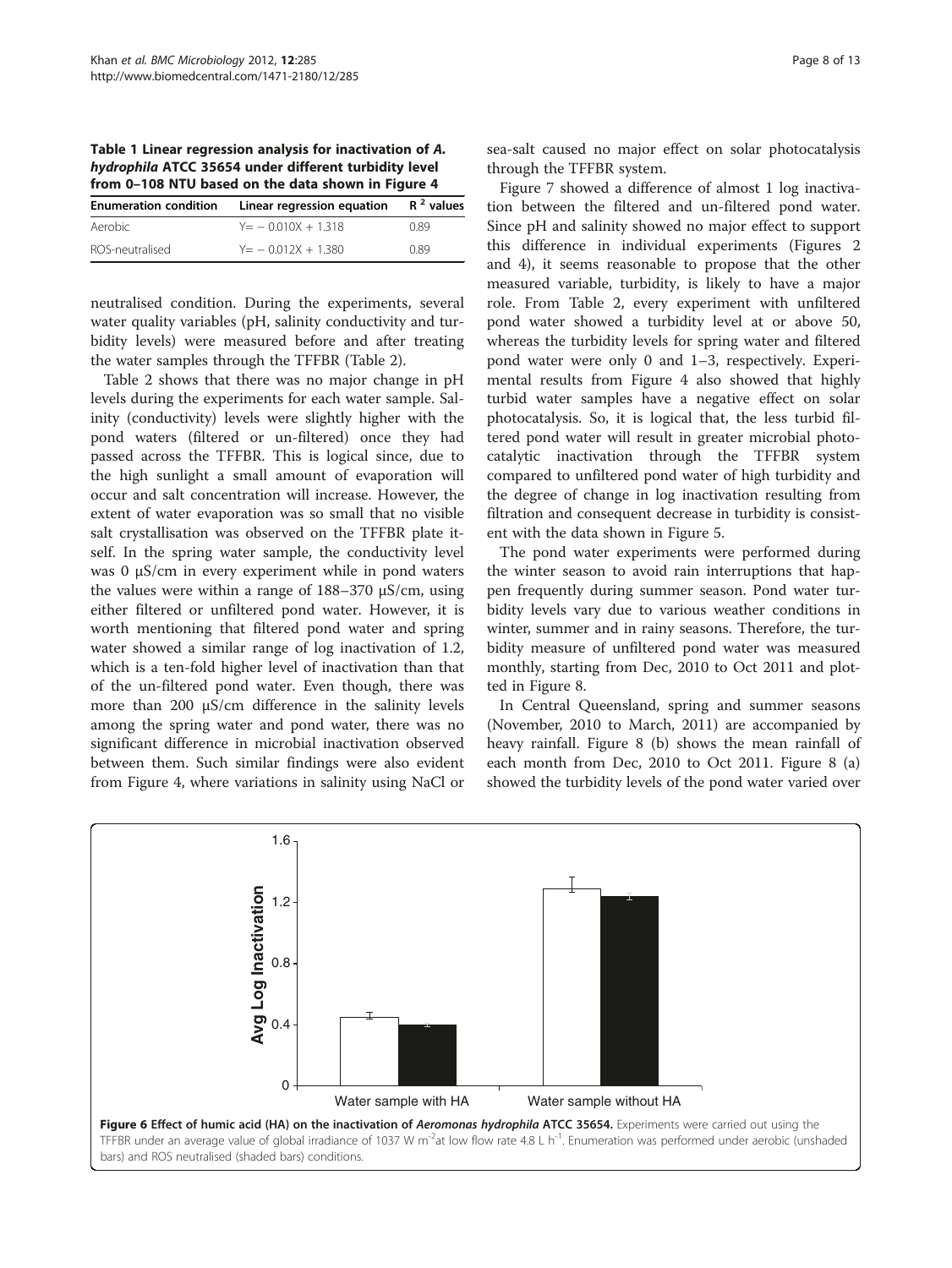<span id="page-8-0"></span>

the range 8–76 NTU during the period Dec, 2010- Oct, 2011. Comparing the data from Figure [8](#page-9-0) (a) and (b), it can be determined that the turbidity levels were lowest (8–16 NTU) during the summer period which is linked to heavy rainfall conditions, with a high mean rainfall of 180 mm in Jan, 2011. During winter minimal rainfall was observed with a low in August of 22 mm of around rain when the turbidity level was high, at 76 NTU. So it is logical to interpret from these observations that the summer season will provide better microbial photocatalytic inactivation over the winter period due to a combination of high sunlight and lower turbidity.

## Discussion

This study has showed that there was a relatively small effect of pH 7.0 and pH 9.0 on microbial inactivation.

pH 5.0 showed a different result in Figure [2](#page-4-0) with a lower initial counts. As, the acceptable range of a healthy aquaculture system is within the pH range of 6.5 to 9 [[14\]](#page-11-0), the findings from Figure [2](#page-4-0) at pH levels of 7.0 and 9.0 demonstrates that there is no major pH effect against A. hydrophila inactivation over this pH range. Rincon and Pulgarin [[18\]](#page-11-0) suggested that modifications of water pH between 4 and 9 had no effect on photocatalytic batch culture solar disinfection of E. coli. However, the catalyst would be more negatively charged at high pH and the result is therefore not as might be predicted on the basis of charge alone, indicating that other factors must be involved. To clarify the reduced initial count at pH 5.0 in Figure [2](#page-4-0), a longer-term storage experiments was performed over 9 h (Figure [3](#page-5-0)) to find out the survival capacity of A. hydrophila at pH levels of 5.0, 7.0

| Experiment<br>No. | <b>Parameters</b>            | Filtered pond water |                | Un-filtered pond water                                                                             |      | Spring water |          |
|-------------------|------------------------------|---------------------|----------------|----------------------------------------------------------------------------------------------------|------|--------------|----------|
|                   |                              |                     |                | Before treatment After treatment Before treatment After treatment Before treatment After treatment |      |              |          |
|                   | pH                           | 8.7                 | 8.8            | 8.8                                                                                                | 8.69 | 8.03         | 8.08     |
|                   | Conductivity<br>$(\mu S/cm)$ | 321                 | 370            | 269                                                                                                | 301  | $\circ$      | 0        |
|                   | Turbidity (NTU) 1            |                     |                | 69                                                                                                 | 71   | $\mathbf 0$  | 0        |
| $\overline{2}$    | pH                           | 8.9                 | 9              | 8.89                                                                                               | 9.01 | 8.1          | 8.07     |
|                   | Conductivity<br>$(\mu S/cm)$ | 200                 | 233            | 289                                                                                                | 313  | $\mathbf{0}$ | $\circ$  |
|                   | Turbidity (NTU) 2            |                     |                | 72                                                                                                 | 70   | $\mathbf{0}$ | $\circ$  |
| 3                 | pH                           | 7.96                | 8              | 8.78                                                                                               | 8.8  | 7.9          | 8.01     |
|                   | Conductivity<br>$(\mu S/cm)$ | 188                 | 205            | 197                                                                                                | 214  | 0            | 0        |
|                   | Turbidity (NTU) 3            |                     | $\mathfrak{D}$ | 51                                                                                                 | 50   | $\mathbf{0}$ | $\Omega$ |

Table 2 Experimental conditions of different variables while conducting the inactivation of A .hydrophila through **TFFRR**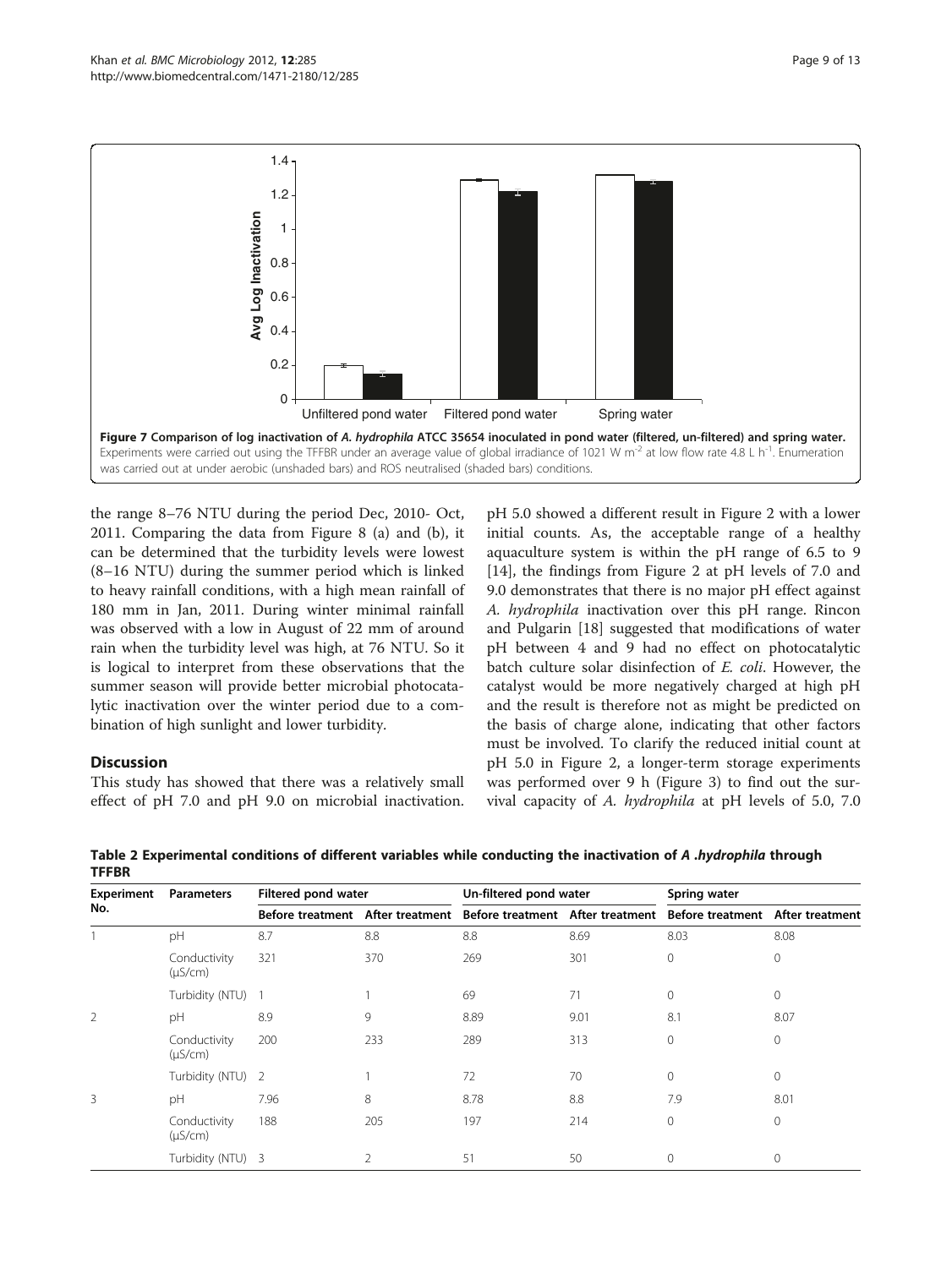<span id="page-9-0"></span>

and 9.0. This illustrated that in darkness, pH 5.0 negatively affected the survival of A. hydrophila. Some previous aquaculture studies provided evidences that low pH levels are not suitable for growth and survival of fish species [\[6,13,42](#page-11-0)]. Therefore, the result at pH 5.0 is of less direct relevance to aquaculture systems, since this is not within the usual range of operations.

Fresh water ponds, tanks and cages provided 60% of the total aquaculture production of the world in 2008 [[43\]](#page-11-0). Similarly, coastal ponds and tanks also produce fish, molluscs, crustaceans etc. In warm regions, prawns and shrimps mainly dominate the world's total aquaculture production, 58% of which comes from brackish water supply [[44\]](#page-11-0). Marine-based aquaculture has also expanded to produce sea fish, mollusc and seaweeds and the total value from this was almost US\$ 20 billion in 2008 [[44\]](#page-11-0). There are few studies on the effect of salinity on aquaculture systems, which mainly focus on fish mortality and the influence of salinity increase on the susceptibility of fish to certain pathogens [[19,20\]](#page-11-0). This current study is the first study to reveal the possibility of application of TFFBR to aquaculture systems with saline waters. The findings of this research, clearly demonstrates that there is no substantial effect of salinity on A. hydrophila inactivation at the level of salt observed in sea water. So, it is evident that this TFFBR technique may be applicable to aquaculture systems containing fresh water, brackish water or marine water.

The effect of turbidity was also investigated in this study by flowing contaminated RO water with different turbidity levels across the TFFBR under high solar irradiance conditions. The findings of this study confirmed a trend show by Hirtle [[45\]](#page-12-0), which was that the presence of inorganic particles (kaolin) decreased the efficiency of solar disinfection treatment. Hirtle explored the pre-

treatment for solar disinfection by using filters in 2 litre PET water bottles having a hole at the bottom and using a peristaltic pump to flow the turbid water samples (kaolin-containing water with different turbidity levels) contaminated with E. coli under total sunlight condition of 322–1068 W  $m^{-2}$  [[45\]](#page-12-0). In contrast, Wilson demonstrated that there was no obvious trend between the presence of inorganic kaolin particles across a range of turbidity levels in water samples from 0–200 NTU and E .coli log reduction under various sunlight irradiances for 7 h [[28\]](#page-11-0). In another recent research study by Fontán-Sainz et al. ([2012\)](#page-12-0) using a solar CPC reactor, there was a significant loss of efficiency in the inactivation of Crytosporidium parvum oocysts under full sunlight conditions when the water turbidity increased from 5 to 30 NTU [[46\]](#page-12-0). The study of Wilson [[28](#page-11-0)] used a batch culture reactor whereas Fontán-Sainz et al. [\[46](#page-12-0)] used an uncatalysed solar system for their disinfection treatment and these are both different methods compared to the present study using the continuous flow TFFBR system. The present study used a different  $TiO<sub>2</sub>$  reactor (immobilised form) and found a similar pattern of decreased microbial inactivation with increased turbidity. Chen et al. [\(2010\)](#page-12-0) used kaolin in a lab-scale fixed  $TiO<sub>2</sub>$  photocatalytic experiment to examine the microbial removal efficiency through a reactor [[47\]](#page-12-0). In their study,  $TiO<sub>2</sub>$ was synthesized by the sol–gel technique and they deposited 100 μl of phosphate buffer saline (PBS) containing bacteria on to a  $TiO<sub>2</sub>$  coated glass plates which in turn was exposed to UV irradiation for 30 min. The authors demonstrated that a high concentration of kaolin particles (water with 100 NTU) was required to reduce the solar photocatlytic inactivation of E. coli and S. aureus in their system. Rincon and Pulgarin showed in their batch culture photocatalytic system that microbial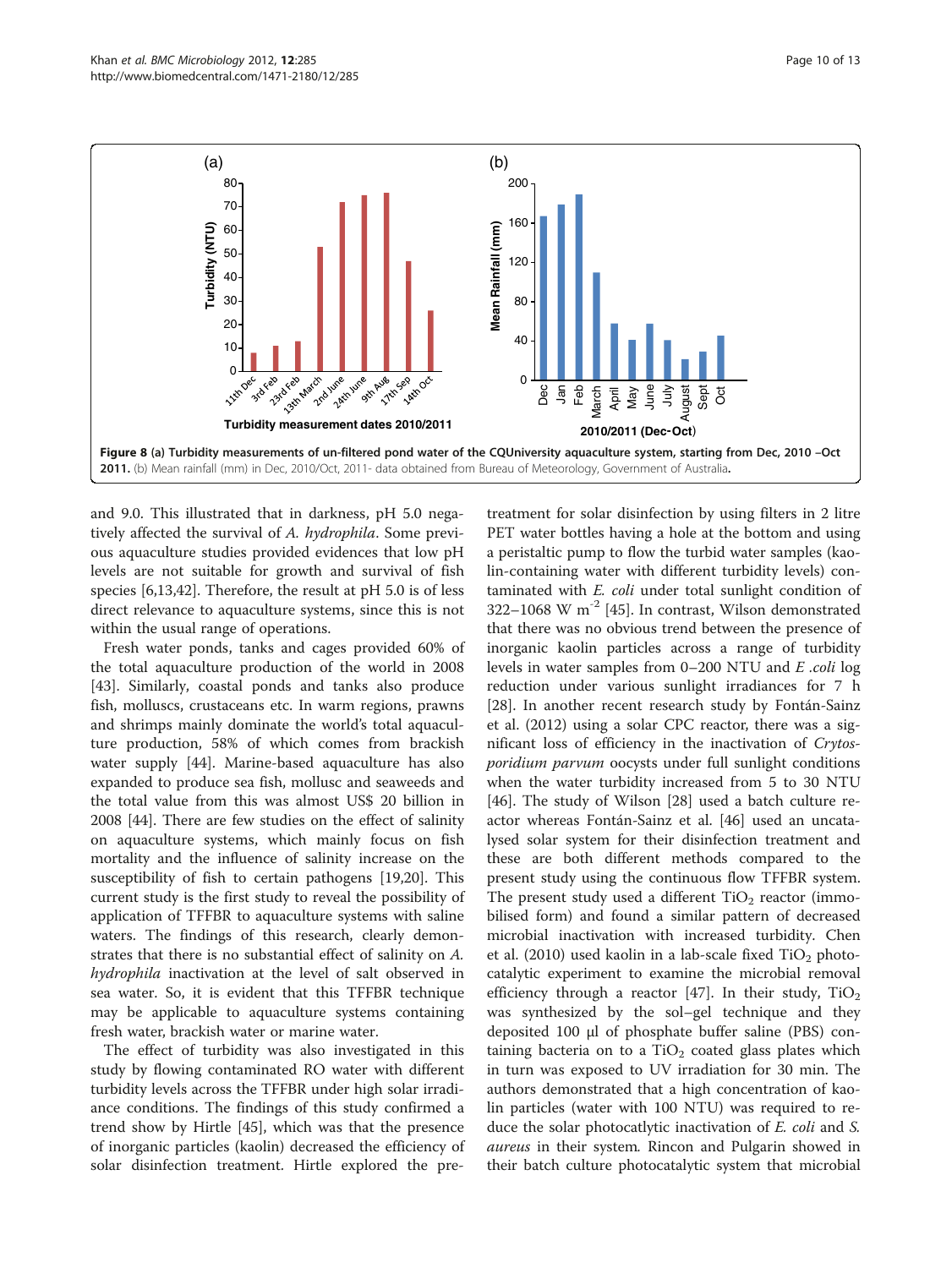inactivation decreased when the water turbidity increased from 27 to 84 NTU [[29\]](#page-11-0). The present study treated a contaminated water sample in a single-pass reactor, receiving only a few minutes of full sunlight on the TFFBR plate. Under these conditions microbial inactivation decreases with the increasing turbidity levels in water. The present study showed a greater level of inactivation of A. hydrophila when the turbidity levels were less than 30 NTU, which agrees with the level recommended for the application of solar/solar photocatalytic disinfection by EAWAG [[29\]](#page-11-0). Therefore, this study shows that the TFFBR system is efficient enough to eliminate aquaculture pathogens from less turbid water samples. As the difference in inactivation counts observed between the aerobic and ROS-neutralised condition were negligible, this can be interpreted to show that TFFBR under high solar irradiance conditions gives complete inactivation of microorganism with minimal sign of cell injury (ROS-sensitivity).

The addition of humic acid to water had a considerable effect on microbial inactivation during TFFBR treatment. After a single pass, the amount of disinfection was inversely related to the humic acid content of the water under s. This result agrees with Wilson [\[28](#page-11-0)], who used batch reactors under sunlight for 7 h to disinfect E.coli with water samples over a range of humic acid concentration 0–32 mg  $L^{-1}$ . Wilson showed only 0.3 log reduction when the humic acid concentration was 32 mg  $L^{-1}$ . On the other hand, it was 5.8 log reductions when humic acid content was 0 mg  $L^{-1}$ . The present study showed around 0.4 log reduction of A. hydrophila with a humic acid content of 10 mg  $L^{-1}$ . While the reactor and experimental features used in this present study were very different from Wilson [[28](#page-11-0)] but the findings were similar. Since humic acid can also act as a photosensitiser [[35\]](#page-11-0), it might have facilitated the photo-oxidation process with more cell inactivation, but this was not the observed outcome. As humic acids are constituents of many natural water and affect microbial inactivation, for future researchers it could be useful to investigate long term chemical actinometry and related microbial studies.

In aquaculture pond water experiments, only turbidity was found to be an influential factor affecting microbial inactivation while treating filtered and un-filtered pond water. Based on single factor experiments (Figures [2](#page-4-0) and [4\)](#page-6-0) it can be proposed that pH and salinity levels will not substantially affect microbial inactivation in pond water treatment. Figure [7](#page-8-0) illustrated that inactivation of A. hydrophila in unfiltered water was 1 log higher than the filtered water sample. Filtered pond water and spring water samples provided similar level of microbial inactivation, so it is clear that any colour components in the pond water sample were not an obstacle to microbial inactivation.

The current research was conducted a single pass reactor which caused a reduction in the log count of Aeromonas hydrophila of 1-1.4-fold as a result of this single pass. Our earlier study  $[12]$  $[12]$  also showed TiO<sub>2</sub> coated glass plate was more effective than un-coated glass plate TFFBR in microbial inactivation. For an aquaculture system, the system would operate in recirculation mode, with a continuous flowing TFFBR reactor treating an aquaculture pond under high sunlight condition. This should help to maintain the population of pathogens such as Aeromonas hydrophila population below the infective dose, thereby preventing the establishment of an infection. The minimum infectious dose of A. hydrophila varies from strain to strain - for example, a dose of  $10<sup>5</sup>$  cfu of A. *hydrophila* AL0179 per fish (Nile tilapia) has been shown to cause 20% mortality [[48\]](#page-12-0). As a whole, the use of TFFBR in aquaculture systems is a new technology that may be applicable to fresh water, brackish water or marine systems. From Figure [8,](#page-9-0) it was clearly seen that during the summer season the turbidity of aquaculture pond water was lower while in the winter it was high because of the weather conditions. Therefore, the TFFBR system will be more useful for treating aquaculture pathogens such as A. hydrophila when the water turbidity is lowest in the summer season, being likely to be less effective in winter due to a combination of higher turbidity and lower solar irradiance. Above all, to get microbial inactivation in this study, both bacterial enumeration techniques (aerobic and ROS-neutralised) were important as ROS-neutralised conditions shows the number of damaged (ROS-sensitive) cells under similar experimental conditions.

#### Conclusion

The results clearly show that turbidity has a significant influence on solar photocatalytic inactivation of A. hydrophila using the TFFBR system with synthetic and natural waters. Humic acid added to water samples also caused a noticeable reduction in microbial inactivation. pH 5 decreases inactivation while salinity (0.00-3.50%) had no major effect on A. hydrophila inactivation. Finally, the observation that the turbidity of aquaculture pond water had a substantial effect on microbial inactivation is likely to affect the operation of aquaculture systems, especially in winter months.

#### Competing interests

All authors confirm that there is no competing interest.

#### Authors' contributions

The project was designed by SK; RR and MR. All experiments were performed by SK under supervision of RR. The paper was co-drafted by SK and RR. All authors approved the final version of the manuscript.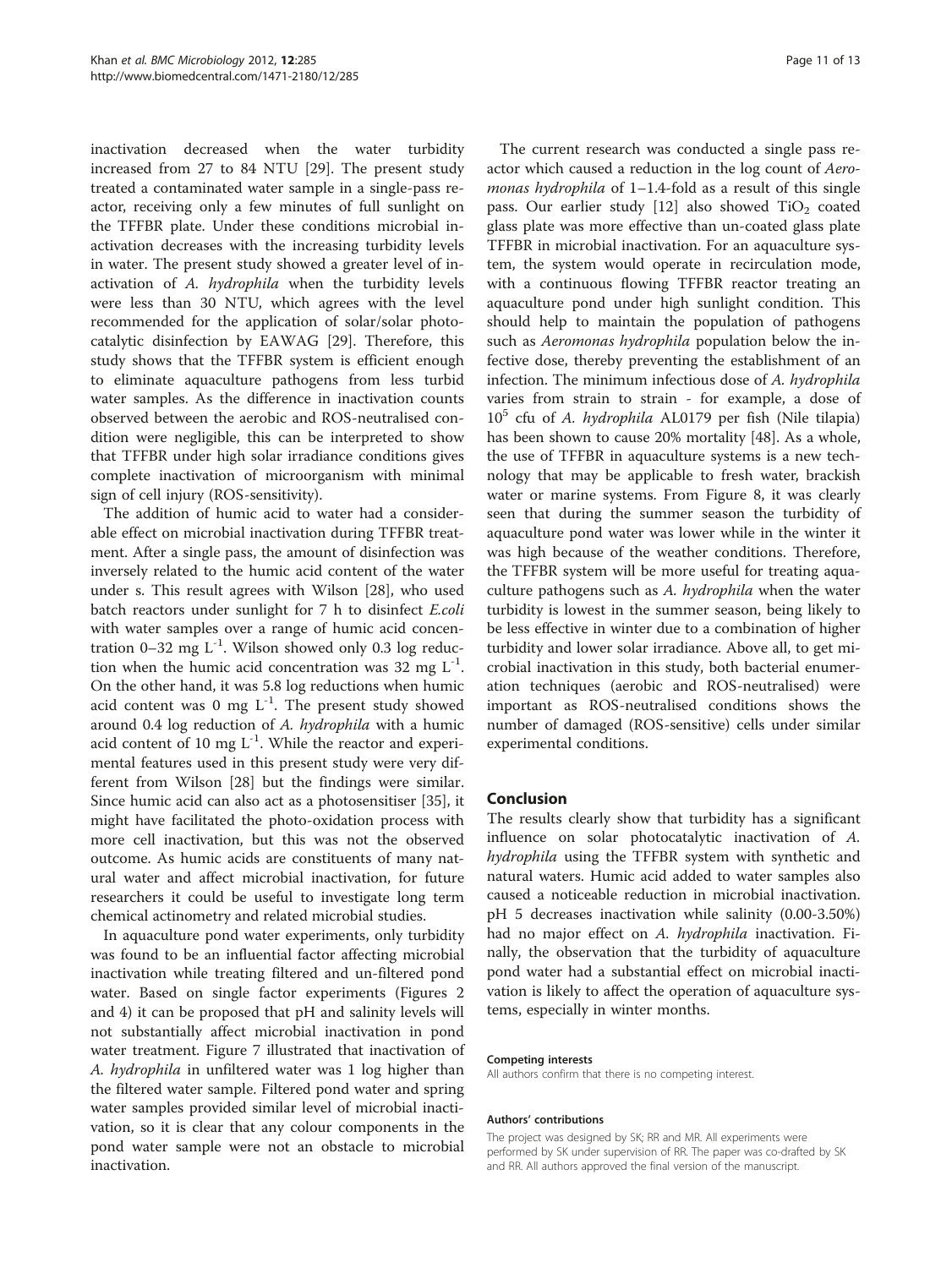#### <span id="page-11-0"></span>Acknowledgements

We are grateful to CQUniversity for the financial support for this project. SK thanks CPWS and Central Queensland University for providing funding to support this project.

Received: 20 July 2012 Accepted: 24 November 2012 Published: 29 November 2012

#### References

- 1. Cao J-P, Wang H: Environmental impact of aquaculture and countermeasures to aquaculture pollution in China. Environ Sci Pollut Res 2007, 14(7):452–462.
- 2. Gamage J, Zhang Z: Applications of Photocatalytic Disinfection. In International Journal of Photoenergy; 2010:11.
- 3. Defoirdt T, Boon N, Sorgeloos P, Verstraete W, Bossier P: Alternatives to antibiotics to control bacterial infections: luminescent vibriosis in aquaculture as an example. Trends Biotechnol 2007, 25(10):472–479.
- 4. Ahmadzadenia Y, Nazeradl K, Ghaemmaghami Hezave S, Hejazi M, Zamanzad Ghavidel S, Hassanpour S, Chaichisemsari M: Effect of replacing fishmeal with spirila on carcass composition or Rainbow trout. J Agr Biol Sci 2011, 6(6):66–71.
- 5. Summerfelt S: Ozonation and UV irradiation:an introduction and examples of current applications. Aquac Eng 2003, 28:21–36.
- 6. Hena MKA, Idris MH, Wong SK, Kibria MM: Growth and survival of Indian salmon Eleutheronema tetradactylum (Shaw, 1804) in brackish water pond. J Fish Aquat Sci 2011, 6(4):479–484.
- 7. PIRSA, (Primary, Industries, Resources, SA): Water quality in freshwater aquaculture ponds, fact sheet no 60/01, viewed 1 February 2012, [www.pirsa.](www.pirsa.gov.au/factsheets) [gov.au/factsheets](www.pirsa.gov.au/factsheets); 2003.
- Khaengraeng R, Reed RH: Oxygen and photoinactivation of Escherichia coli in UVA and sunlight. J Appl Microbiol 2005, 99:39-50.
- Tandon P, Chhibber S, Reed HR: Inactivation of Escherichia coli and coliform bacteria in traditional brass and earthernware water storage vessels. Antonie Van Leeuwenhoek 2005, 88(1):35–48.
- 10. Rowan NJ: Defining established and emerging microbial risks in the aquatic environment: current knowledge, implications, and outlooks. Int J Microbiol 2011 2011, 160(2):87–184.
- 11. Sharan R, Chhibber S, Attri S, Reed R: Inactivation and injury of Escherichia coli in a copper water storage vessel: effects of temperature and pH. Antonie Van Leeuwenhoek 2010, 97(1):91–97.
- 12. Khan S, Reed R, Rasul M: Thin-film fixed-bed reactor (TFFBR) for solar photocatalytic inactivation of aquaculture pathogen Aeromonas hydrophila. BMC Microbiol 2012, 12(1):5.
- 13. Gao H, Kong J, Li Z, Xiao G, Meng X: Quantitative analysis of temperature, salinity and pH on WSSV proliferation in Chinese shrimp Fenneropenaeus chinensis by real-time PCR. Aquaculture 2011, 312(1–4):26–31.
- 14. Mohapatra BC, Singh SK, Sarkar B, Majhi D, Sarangi N: Observation of carp polyculture with giant freshwater prawn in solar heated fish pond. J Fish Aquat Sci 2007, 2(2):149–155.
- 15. Chong MN, Jin B, Chow CWK, Saint C: Recent developments in photocatalytic water treatment technology: A review. Water Res 2010, 44(10):2997–3027.
- 16. Gogniat G, Thyssen M, Denis M, Pulgarin C, Dukan S: The bactericidal effect of TiO<sub>2</sub> photocatalysis involves adsorption onto catalyst and the loss of membrane integrity. FEMS Microbiol Lett 2006, 258(1):18–24.
- 17. Herrera Melián JA, Doña Rodríguez JM, Viera Suárez A, Tello Rendón E, Valdés Do Campo C, Arana J, Pérez Peña J: The photocatalytic disinfection of urban waste waters. Chemosphere 2000, 41(3):323–327.
- 18. Rincón A-G, Pulgarin C: Effect of pH, inorganic ions, organic matter and H<sub>2</sub>O<sub>2</sub> on *E. coli* K12 photocatalytic inactivation by TiO<sub>2</sub>: Implications in solar water disinfection. Appl Catal Environ 2004, 51(4):283–302.
- 19. Selven S, Philip R: Salinity a significant environmental factor for Vibrio harveyi virulence in Fenneropenaeus indicus. Aquacult Res 2012, 44–60. doi[:10.1111/j.1365-2109.2011.03080.x](http://dx.doi.org/10.1111/j.1365-2109.2011.03080.x).
- 20. Wang FI, Chen J-C: Effect of salinity on the immune response of tiger shrimp Penaeus monodon and its susceptibility to Photobacterium damselae subsp. damselae. Fish Shellfish Immunol 2006, 20(5):671–681.
- 21. Mandal T, Poudel K, Gautam T: Seasonal variation in plant species in the vicinities of Chimdi Lake in Sunsari, Nepal. Our Nat 2010, 8:157–163.
- 22. Amirkolaie AK: Environmental Impact of Nutrient Discharged by Aquaculture Waste Water on the Haraz River. J Fish Aquat Sci 2008,  $3(5) \cdot 275 - 279$
- 23. Lim L: In-situ photocatalytic remediation og organic contaminants in ground water. Cambridge, UK: University of Cambridge: 2010.
- 24. Wolfe J: The effect of suspended bentonite and kaolinite clay on phosphorus uptake and release by lotic periphyton. Texas, USA: Baylor University; 2009.
- 25. Squires MM, Lesack M: Benthic algal response to pulsed versus distributed inputs of sediments and nutrients in a Mackenzie Delta lake. J N Am Bentholl Soc 2001, 20:369–384.
- 26. Rincón A-G, Pulgarin C: Use of coaxial photocatalytic reactor (CAPHORE) in the TiO<sub>2</sub> photo-assisted treatment of mixed E. coli and Bacillus sp. and bacterial community present in wastewater. Catal Today 2005, 101(3–4):331–344.
- 27. Joyce TM, McGuigan KG, Elmore-Meegan M, Conroy RM: Inactivation of fecal bacteria in drinking water by solar heating. Appl Environ Microbiol 1996, 62(2):399–402.
- 28. Wilson S: Impact of water quality on solar disinfection (SODIS): investigating a natural coagulant pretreatment on the photoactivation of E. coli. Canada: University of Toronto; 2010.
- 29. Rincón AG, Pulgarin C: Photocatalytical inactivation of E. coli: effect of (continuous-intermittent) light intensity and of (suspended-fixed)  $TiO<sub>2</sub>$ concentration. Appl Catal Environ 2003, 44(3):263–284.
- 30. Polo-López MI, Fernández-Ibáñez P, Ubomba-Jaswa E, Navntoft C, García-Fernández I, Dunlop PSM, Schmid M, Byrne JA, McGuigan KG: Elimination of water pathogens with solar radiation using an automated sequential batch CPC reactor. J Hazard Mater 2011, 196:16-21.
- 31. Misstear D, Gill L: CFD Modeling of Fixed Photocatalytic Inserts for a Continuous Flow Reactor for Water Disinfection. J Adv Oxidation Tech 2012, 15(1):153–162.
- 32. Wilson S, Andrews S: Impact of a natural coagulant pretreatment for colour removal on solar water disinfection (SODIS). J Water Sanitation Hyg Dev 2011, 1:3–12.
- 33. Cantwell RE, Hofmann R, Templeton MR: Interactions between humic matter and bacteria when disinfecting water with UV light. J Appl Microbiol 2008, 105(1):25–35.
- 34. Bolton NF, Cromar NJ, Hallsworth P, Fallowfield HJ: A review of the factors affecting sunlight inactivation of micro-organisms in waste stabilisation ponds: preliminary results for enterococci. Water Sci Technol 2010, 61(4):885–890.
- 35. Curtis TP, Mara D, Silva A: Influence of pH, Oxygen, and Humic Substances on Ability of Sunlight To Damage Fecal Coliforms in Waste Stabilization Pond Water. Appl Environ Microbiol 1992, 58(4):1335-1343.
- 36. Davies-Colley RJ, Donnison AM, Speed DJ, Ross CM, Nagels JW: Inactivation of faecal indicator micro-organisms in waste stabilisation ponds: interactions of environmental factors with sunlight. Water Res 1999, 33(5):1220–1230.
- 37. Pelaez M, de la Cruz AA, O'Shea K, Falaras P, Dionysiou DD: Effects of water parameters on the degradation of microcystin-LR under visible light-activated TiO2 photocatalyst. Water Res 2011, 45(12):3787–3796.
- 38. Doll TE, Frimmel FH: Cross-flow microfiltration with periodical backwashing for photocatalytic degradation of pharmaceutical and diagnostic residues–evaluation of the long-term stability of the photocatalytic activity of TiO<sub>2</sub>. Water Res 2005, 39(5):847-854.
- 39. Reed RH: The inactivation of microbes by sunlight; solar disinfection as a water treatment process. Adv Appl Microbiol 2004, 54:333–356.
- Alves E, Faustino MAF, Tomé JPC, Neves MGPMS, Tomé AC, Cavaleiro JAS, Cunha Â, Gomes NCM, Almeida A: Photodynamic Antimicrobial Chemotherapy in Aquaculture: Photoinactivation Studies of Vibrio fischeri. PLoS One 2011, 6(6):e20970.
- 41. Malato S, Fernández-Ibáñez P, Maldonado MI, Blanco J, Gernjak W: Decontamination and disinfection of water by solar photocatalysis: Recent overview and trends. Catal Today 2009, 147(1):1–59.
- 42. Copatti CE, Garcia LO, Kochhann D, Cunha MA, Becker AG, Baldisserotto B: Low water hardness and pH affect growth and survival of silver catfish juveniles. Ciência Rural 2011, 41:1482–1487.
- 43. FAO: The state of world fishries and aquaculture. Rome, italy: The state of world fishries and aquaculture; 2010.
- 44. Bostock J, McAndrew B, Richards R, Jauncey K, Telfer T, Lorenzen K, Little D, Ross L, Handisyde N, Gatward I, et al: Aquaculture: global status and trends. Phil Trans Roy Soc B: Biol Sci 2010, 365(1554):2897–2912.